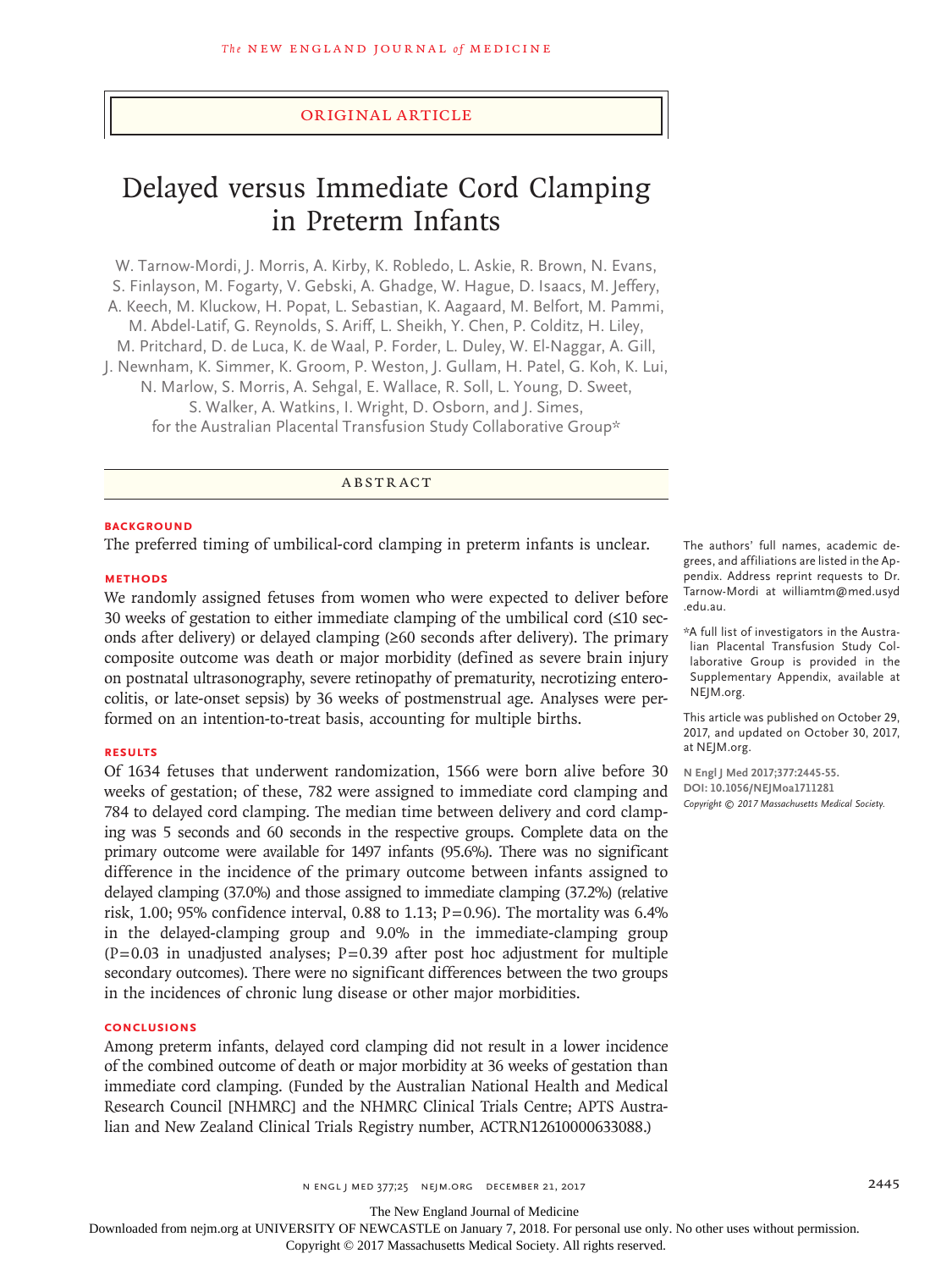ELAYING THE TIME OF UMBILICAL-<br>cord clamping costs nothing and may<br>benefit preterm infants by increasing the<br>amount of placental blood received<sup>1</sup> or the time cord clamping costs nothing and may benefit preterm infants by increasing the amount of placental blood received $1$  or the time for the physiological transition from fetal to newborn life.<sup>2</sup> In the past, immediate cord clamping was normal practice in preterm infants because of concerns about harm from delayed resuscitation, hypothermia, hyperbilirubinemia, or polycythemia.3-6 However, increasing evidence suggested that immediate clamping may be harmful. Systematic reviews of randomized, controlled trials showed that in infants born before 37 weeks of gestation,<sup>1,5</sup> delayed clamping improved blood pressure $1,5$  and reduced the incidences of blood transfusion,<sup>1,5</sup> intraventricular hemorrhage, $1,5$  necrotizing enterocolitis,<sup>1</sup> and infection.<sup>1</sup> Furthermore, a systematic review of 12 randomized, controlled trials involving 531 very preterm infants (<32 weeks of gestation) concluded that enhanced placental transfusion through delayed clamping, cord milking (milking the contents of the cord), or a combination of both — resulted in lower mortality and lower incidences of necrotizing enterocolitis and infection than immediate clamping.<sup>7</sup> Whether delayed clamping alone has benefits with respect to mortality or the incidence of neurodevelopmental disability remains unknown.8,9 Various professional guidelines recommend delays of more than 30 seconds, $10$  30 to 60 seconds, $4,11$  at least 60 seconds,<sup>12,13</sup> or 30 to 180 seconds,<sup>14</sup> all if resuscitation is unnecessary<sup>4,10,11,14</sup> Nevertheless, delayed clamping is not universally performed, owing to continuing anxiety about the risks of delayed resuscitation or hyperbilirubinemia.<sup>15,16</sup> We performed an unblinded, randomized, controlled trial comparing delayed versus immediate clamping with respect to a composite outcome of death or major morbidity in preterm infants.

## Methods

## **Patients**

A randomized pilot trial of the effects on hemoglobin concentration 6 hours after delivery of delayed clamping of the umbilical cord, milking the contents of the cord after delayed clamping, immediate cord clamping, or milking the contents of the cord after immediate clamping in infants born before 32 weeks of gestation was prospectively registered on May 12, 2009, and

began on October 21, 2009 (Australian and New Zealand Clinical Trials Registry number, ACTRN12609000248268). In May 2010, among the 38 infants for whom hemoglobin data were available, there were no significant differences among the randomized groups. The trial management committee made the decision to compare only delayed versus immediate clamping in the main Australian Placental Transfusion Study (APTS), which was prospectively registered on August 2, 2010, and began on December 8, 2010.

APTS aimed to enroll 1600 fetuses from women expected to deliver before 30 weeks of gestation. A total of 9 infants from the pilot trial who were delivered before 30 weeks of gestation and were randomly assigned to delayed or immediate clamping (without milking the cord) were included in APTS, with investigators unaware of clinical outcomes other than hemoglobin concentration until data analysis began after May 25, 2017.<sup>17</sup> Recruitment to APTS closed on January 6, 2017, with 25 centers in seven countries. Fetuses were eligible if obstetricians or maternal–fetal medicine specialists considered that they might be delivered before 30 weeks of gestation. Exclusion criteria included fetal hemolytic disease, hydrops fetalis, twin–twin transfusion, genetic syndromes, and potentially lethal malformations.

Participants were randomly assigned to immediate clamping, defined as clamping within 10 seconds after delivery, or delayed clamping, defined as clamping 60 seconds or more after delivery, with the infant held as low as possible below the introitus or placenta and without palpation of the cord. Variations in procedure were permitted in the interests of mother, infant, or both. If the infant was nonvigorous (heart rate <100 beats per minute, low muscle tone, or lack of breathing or crying), clinicians used discretion in conducting the intervention. No cord milking was intended in either group. A clock in the resuscitation room was used for timing. Infants of multiple births underwent randomization individually. Randomization was performed centrally when the operating theater was booked for cesarean section or when vaginal delivery was considered to be inevitable, with the use of an interactive voice-response system with minimization and with stratification according to gestational age  $\left($  <27 weeks vs. ≥27 weeks), center, and multiplebirth status (singleton birth vs. multiple birth).

The New England Journal of Medicine

Downloaded from nejm.org at UNIVERSITY OF NEWCASTLE on January 7, 2018. For personal use only. No other uses without permission.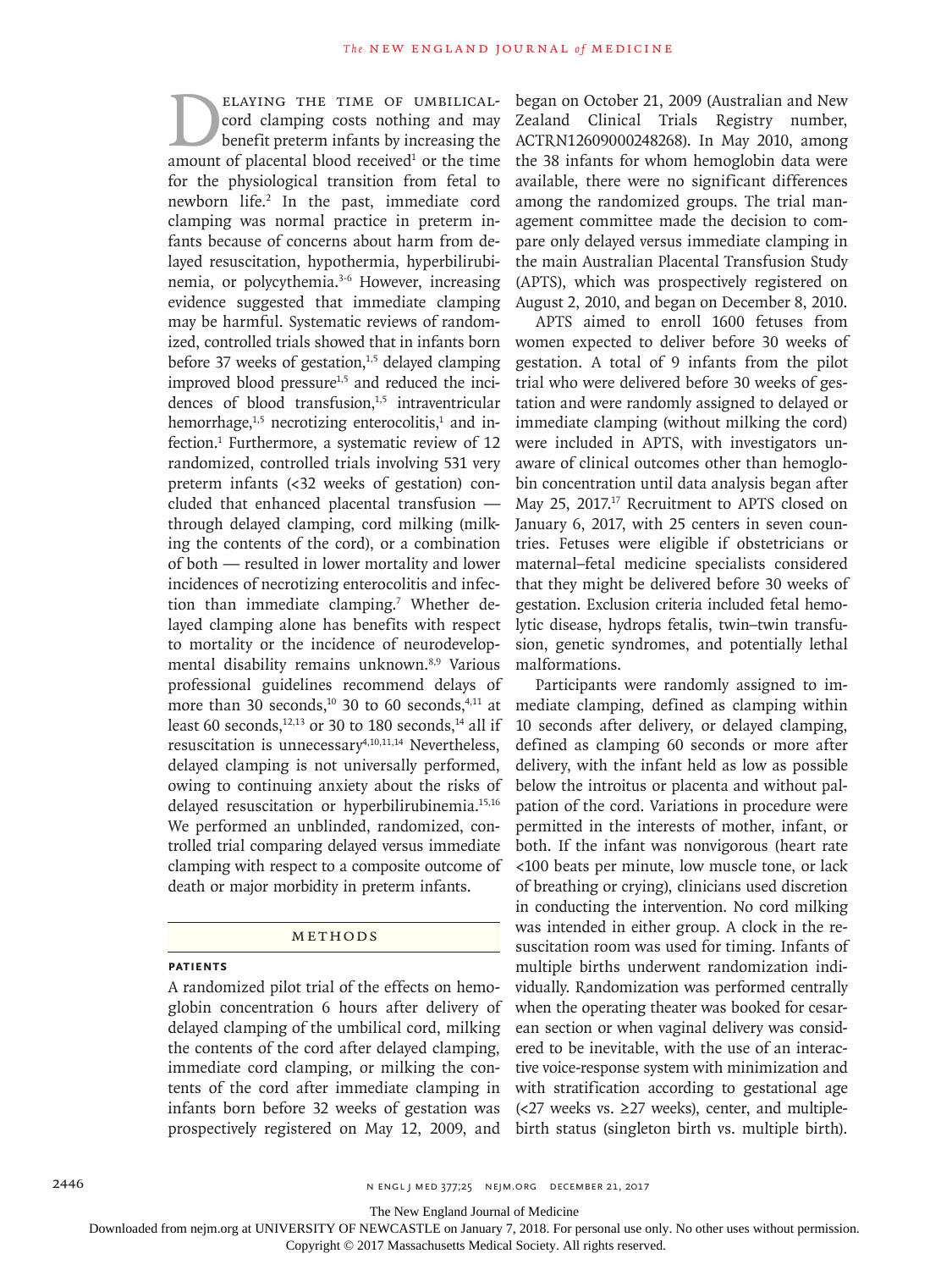An ethics committee for each center approved the trial. A parent provided written informed consent. All the authors vouch for the accuracy and completeness of data from their centers, and the authors from the National Health and Medical Research Council Clinical Trials Centre vouch for the analysis and for the fidelity of the trial to the protocol. The protocol and statistical analysis plan are available with the full text of this article at NEJM.org.

## **Outcomes**

The primary outcome was a composite of death or major morbidity, which was initially defined by the Australian and New Zealand Neonatal Network Data Dictionary<sup>18</sup> as severe brain injury on postnatal ultrasonography, severe retinopathy of prematurity, necrotizing enterocolitis, late-onset sepsis, or chronic lung disease, each diagnosed by 36 completed weeks of postmenstrual age. However, in March 2014, the trial management committee, which was monitoring pooled event rates with blinding to results according to treatment group, decided to remove chronic lung disease from the primary outcome. This followed recognition in November 2013 that the pooled primary outcome rate was 64%, much higher than the expected pooled rate of 26%, because more infants than expected met the trial definition of chronic lung disease $18,19$  owing to a higher-than-expected rate of the use of continuous positive airway pressure by means of nasal cannula until 36 weeks of postmenstrual age, without supplemental oxygen.20,21 This decision was communicated to the independent data and safety monitoring committee, which supported this recommendation. The protocol was amended in July 2016 to reflect the updated primary outcome of death, severe brain injury, severe retinopathy of prematurity, necrotizing enterocolitis, or late-onset sepsis.

Severe brain injury on postnatal ultrasonography was defined as intraventricular hemorrhage of grade 3 or 4 or late cerebral abnormality on ultrasonography. Late cerebral abnormality on ultrasonography was defined as echodense intraparenchymal lesions, periventricular leukomalacia, porencephalic cysts, or ventriculomegaly between 14 days after birth and a postmenstrual age of 36 completed weeks. Severe retinopathy of prematurity was defined as stage 4 retinopathy of prematurity or treatment for retinopathy of prematurity by 36 completed weeks. Late-onset sepsis was defined as a positive culture in blood, cerebrospinal fluid, or urine between 48 hours from birth and 36 completed weeks in infants who died or who survived after at least a 5-day course of antibiotics. Chronic lung disease $18,22$ was defined as the use of supplemental oxygen or assisted ventilation with or without supplemental oxygen at 36 weeks of postmenstrual age.18,19 Detailed definitions are provided in the protocol. Infants who survived but had missing data for a component of major morbidity were excluded from the primary analysis. For practical reasons, no attempt was made to make staff who were diagnosing these morbidities unaware of the timing of cord clamping.

Secondary outcomes included death by 36 completed weeks of postmenstrual age, death or severe brain injury on postnatal ultrasonography, severe brain injury, late cerebral abnormality on ultrasonography, intraventricular hemorrhage (all grades, grade 3 or 4, and grade 4 only), severe retinopathy of prematurity, necrotizing enterocolitis, late-onset sepsis, treated patent ductus arteriosus, and chronic lung disease,<sup>18,22</sup> defined as above.18,19 Additional secondary outcomes of death, disability, and death or disability by 3 years are not reported here.

Tertiary outcomes (analyses of which were considered to be hypothesis generating) included birth weight, the number of red-cell transfusions by 36 weeks, the temperature of the infant on admission, the peak bilirubin level in the first week, the peak hematocrit in the first week; the duration of hospital stay if the infant was discharged alive, maternal blood transfusion for postpartum hemorrhage, the use of uterotonic drugs, and exchange transfusions by 36 weeks of gestation. Because rates of endotracheal intubation at delivery can vary considerably among centers<sup>23</sup> and may not correlate with the rate of morbidity,<sup>20,23</sup> they were not recorded. A 5-minute Apgar score of less than 4 was considered to be a better index of initial risk than endotracheal intubation.24,25 The Apgar score at 1 minute and 5 minutes and an Apgar score of less than 4 at 5 minutes were prespecified as tertiary outcomes in the statistical analysis plan.

## **Statistical Analysis**

The original sample was 1600 infants, yielding 90% power (two-sided  $P=0.05$ ) to detect an absolute difference in the incidence of the primary

The New England Journal of Medicine

Downloaded from nejm.org at UNIVERSITY OF NEWCASTLE on January 7, 2018. For personal use only. No other uses without permission.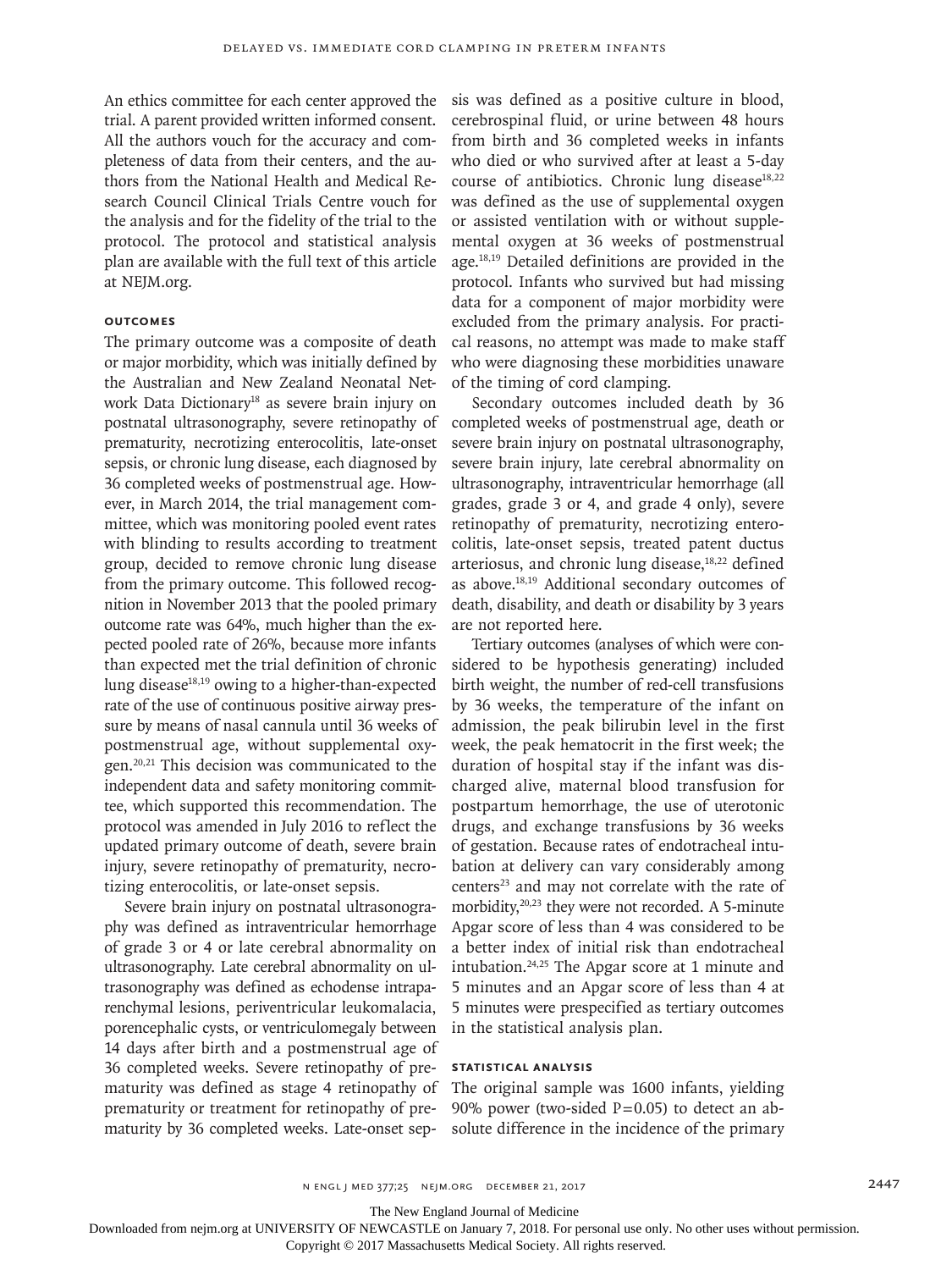outcome of 8 percentage points between the two groups (30% in the immediate-clamping group vs. 22% in the delayed-clamping group; relative difference, 27%), with the assumption of 10% nonadherence. If the rate of nonadherence to the intervention and loss to follow-up reached 20%, there was more than 80% power to detect this difference. After the change in the primary outcome to exclude chronic lung disease, the pooled rate of the new primary outcome (36.7%) allowed the detection of an absolute difference of 9.9 percentage points (41.6% in the immediateclamping group vs. 31.7% in the delayed-clamping group; relative difference, 24%) in 1500 infants with 80% power and 30% nonadherence.

An independent data and safety monitoring committee conducted three interim analyses with the use of the Haybittle–Peto method.<sup>26,27</sup> The committee charter<sup>28</sup> (provided in the Supplementary Appendix, available at NEJM.org) expressed the view that a difference of at least 3 SD (i.e., P<0.003) in a major outcome suggesting net clinical benefit may be needed to advise that the trial management committee consider stopping the trial prematurely. This allowed the use of an unadjusted significance test to compare the final results. $26,27$ 

Data on infants born alive before 30 weeks of gestation were analyzed according to the intention-to-treat principle. Analyses were prespecified in the trial protocol or the statistical analysis plan before investigators were made aware of the results according to treatment group. Primary and secondary outcomes were assessed by means of generalized estimating equations with a loglink function and compound symmetric correlation structure accounting for multiple births.<sup>29</sup> Our analysis plan specified no adjustment for multiple outcomes. We performed post hoc adjustment (Benjamini–Hochberg procedure)<sup>30</sup> for 13 prespecified secondary outcomes (3 of which were to be assessed at follow-up). Treatment effects were summarized with the use of relative risks and 95% confidence intervals. The denominator for events was the number of infants for whom each outcome was known. Short-term secondary outcomes were analyzed with the use of chi-square tests, two-sample t-tests, or Wilcoxon tests as appropriate. Tests for interaction were used to detect heterogeneity for the primary outcome in three prespecified subgroups: gestational age (<27 weeks vs.  $\geq$ 27 weeks), sex, and

method of delivery (cesarean section vs. vaginal delivery). An exploratory analysis was undertaken with randomization ignored and clamping time included as a continuous predictor. Another exploratory analysis, in relation to clusters of sites ordered according to adherence to treatment, is outlined in the statistical analysis plan; results are not reported here. Two-sided P values of less than 0.05 were considered to indicate statistical significance. Statistical analyses were performed with the use of SAS software, version 9.3 (SAS Institute).

# **RESULTS**

# **Trial Infants**

Of 1634 fetuses that underwent randomization, 54 were born after 30 weeks, 10 were stillborn, and 4 had consent withdrawn (Fig. 1). A total of 1566 infants were born alive before 30 weeks of gestation and were eligible for evaluation. Of these, 782 were assigned to immediate cord clamping and 784 to delayed cord clamping. Of all infants, 65.7% were born by cesarean delivery, 24.9% were of multiple births, and 56.4% were male (Table 1). The 54 infants who were born after 30 weeks were treated off-protocol according to the usual practice of the trial site, and outcomes are unknown. Data on infants who were screened for eligibility were not recorded and are not shown in Figure 1.

## **Treatment Adherence**

The median time between delivery and cord clamping was 5 seconds (range, 0 to 360) for immediate clamping and 60 seconds (range, 0 to 94) for delayed clamping. The rate of adherence to randomized treatment was 94.9% in the immediateclamping group and 73.2% in the delayed-clamping group (Table 2). In the immediate-clamping group, nonadherence mostly reflected implementation issues (in 14 of 34 infants [41%]) or a slightly longer than specified time between delivery and cord clamping (in 13 of 34 infants [38%]); in the delayed-clamping group, the primary reason was clinical concerns about infant well-being (in 146 of 209 infants [69.9%]).

# **Primary and Secondary Outcomes**

There was no significant difference in the incidence of the primary outcome at 36 weeks between

The New England Journal of Medicine

Downloaded from nejm.org at UNIVERSITY OF NEWCASTLE on January 7, 2018. For personal use only. No other uses without permission.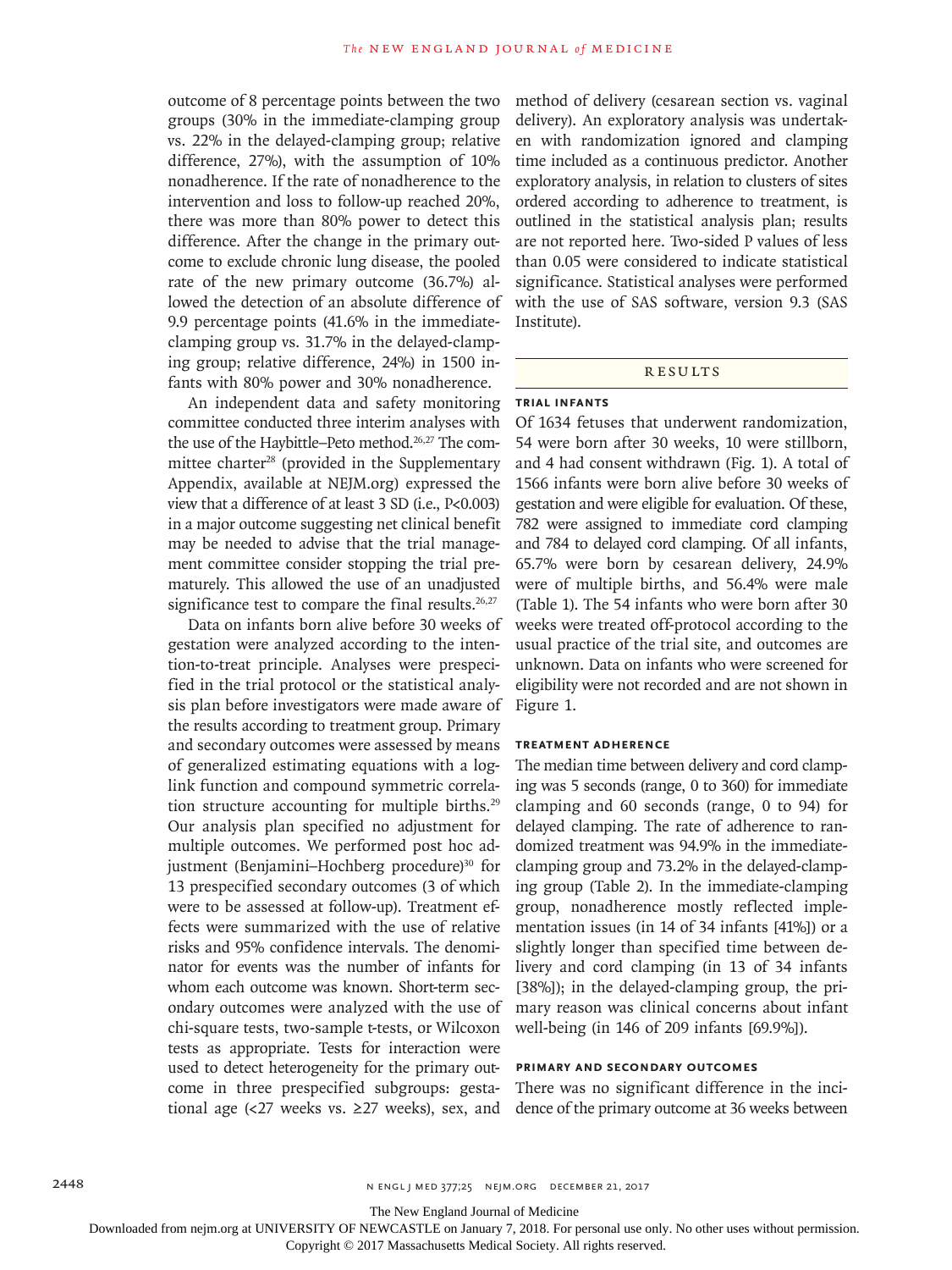

delayed clamping (37.0%) and immediate clamping (37.2%) (relative risk, 1.00; 95% confidence interval [CI], 0.88 to 1.13; P=0.96) (Table 3). Death by 36 weeks occurred in 6.4% of the infants in the delayed-clamping group versus 9.0% of those in the immediate-clamping group (relative risk, 0.69; 95% CI, 0.49 to 0.97; P=0.03 unadjusted and 0.39 after post hoc adjustment for multiple secondary comparisons). There was no significant difference between the two groups in other secondary outcomes. In a post hoc sensitivity analysis, 520 of 756 infants in the delayed-clamping group (68.8%) and 498 of 748 infants in the immediateclamping group (66.6%) met the original definition of the primary composite outcome, which included chronic lung disease (relative risk, 1.03; 95% CI, 0.96 to 1.10; P=0.45). In post hoc sensitivity analyses with imputation of missing values as either an event of death or major morbidity or no event, the results were materially unchanged from those of the primary analysis (Table S2A in the Supplementary Appendix).

## **Analyses of Prespecified Subgroups**

The effects of delayed clamping versus immediate clamping on the primary outcome did not differ significantly according to sex, gestational age (<27 weeks vs.  $\geq$ 27 weeks), or method of delivery (cesarean section vs. vaginal delivery) (P≥0.10 for all interactions) (Fig. 2).

#### **Tertiary Outcomes**

There were no significant differences between the two groups in median Apgar scores at 1 minute and 5 minutes or in the percentage of infants with an Apgar score of less than 4 at 5 minutes (Table S5 in the Supplementary Appendix). The mean temperature on admission was lower by  $0.1^{\circ}$ C in the delayed-clamping group than in the immediate-clamping group (P<0.001). The average peak hematocrit was higher by 2.7 percentage points (95% CI, 1.9 to 3.5) in the delayedclamping group than in the immediate-clamping group (P<0.001). There were no significant differences between the two groups in the peak bili-

n engl j med 377;25 nejm.org December 21, 2017 2449

The New England Journal of Medicine

Downloaded from nejm.org at UNIVERSITY OF NEWCASTLE on January 7, 2018. For personal use only. No other uses without permission.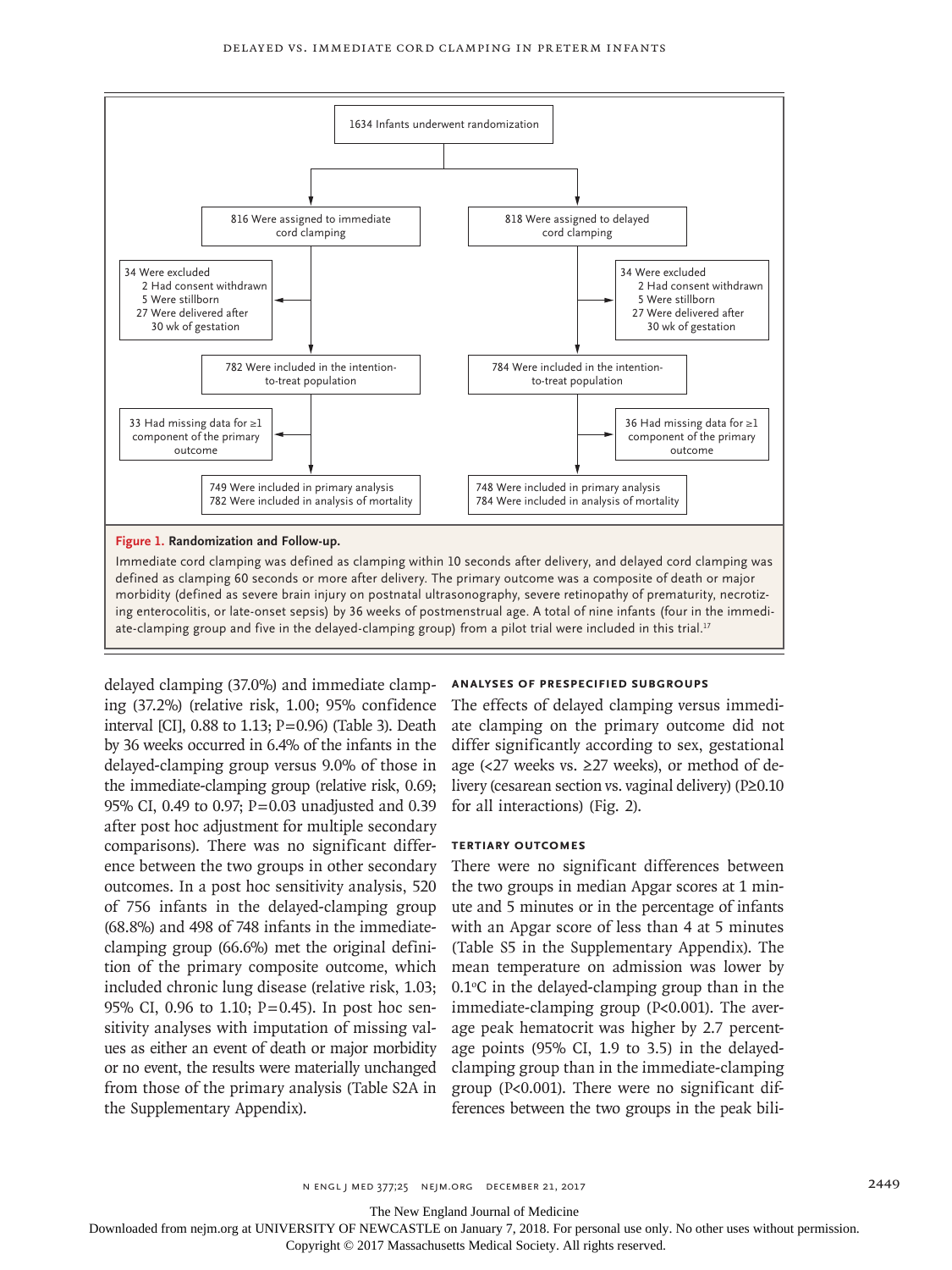| Table 1. Characteristics of Infants, According to Randomized Treatment Group.* |                                                  |                                                       |
|--------------------------------------------------------------------------------|--------------------------------------------------|-------------------------------------------------------|
| Characteristic                                                                 | Immediate<br><b>Cord Clamping</b><br>$(N = 782)$ | <b>Delayed</b><br><b>Cord Clamping</b><br>$(N = 784)$ |
| Male sex - no. $(%)$                                                           | 451 (57.7)                                       | 432 (55.1)                                            |
| Gestational age - wk+                                                          | $28+2$                                           | $28+2$                                                |
| Birth before 27 wk of gestation<br>— no. (%)†                                  | 257 (32.9)                                       | 267(34.1)                                             |
| Presentation at birth - no. (%)                                                |                                                  |                                                       |
| Cephalic                                                                       | 487 (62.3)                                       | 477 (60.8)                                            |
| <b>Breech</b>                                                                  | 257 (32.9)                                       | 274 (34.9)                                            |
| Other, including transverse                                                    | 34(4.3)                                          | 26(3.3)                                               |
| Unknown                                                                        | 4(0.5)                                           | 7(0.9)                                                |
| Method of delivery - no. (%)                                                   |                                                  |                                                       |
| Vaginal with instruments                                                       | 40(5.1)                                          | 44 (5.6)                                              |
| Vaginal without instruments                                                    | 233 (29.8)                                       | 220 (28.1)                                            |
| Cesarean in labor                                                              | 165(21.1)                                        | 160 (20.4)                                            |
| Cesarean not in labor                                                          | 344 (44.0)                                       | 360 (45.9)                                            |
| Multiple-birth status - no. (%) ±                                              |                                                  |                                                       |
| Singleton                                                                      | 588 (75.2)                                       | 588 (75.0)                                            |
| Twin                                                                           | 168 (21.5)                                       | 176 (22.4)                                            |
| Triplet                                                                        | 23(2.9)                                          | 19(2.4)                                               |
| Quadruplet                                                                     | 3(0.4)                                           | 1(0.1)                                                |
| White race, mother - no. $(\%)$                                                | 575 (73.5)                                       | 568 (72.4)                                            |
| Birth weight $-$ g                                                             | $1000+269$                                       | $1018 + 281$                                          |
| Birth weight <10th percentile for<br>gestational age - no. (%)                 | 83 (10.6)                                        | 94 (12.0)                                             |

\* Plus–minus values are means ±SD. There were no significant differences between the groups. Percentages may not total 100 because of rounding. Data on the use of uterotonic drugs are provided in Table S1 in the Supplementary Appendix, and data on Apgar scores are provided in Table S5 in the Supplementary Appendix.

† Gestational age is the estimated gestational age at randomization before birth.

‡ Numbers of infants in the intention-to-treat population are shown. Infants of

multiple births underwent randomization individually.

§ The mother's race was reported by the mother.

rubin level, the need for exchange or partial exchange transfusions, the number of blood transfusions received by 36 weeks, the length of hospital stay, the number of maternal blood transfusions, or the use of uterotonic agents (Tables S1 and S5 in the Supplementary Appendix).

## **Sensitivity and Additional Exploratory Analyses**

In a prespecified sensitivity analysis, the relative risk of death or major morbidity was not significantly lower in the delayed-clamping group than in the immediate-clamping group after adjustment for gestational age, sex, and method of delivery (Table S2A in the Supplementary Appendix). In an exploratory analysis, the relative risk of death or major morbidity was not significantly reduced with each 10-second delay in clamping (Table S2B in the Supplementary Appendix). There were no significant differences between the two groups in rates of intraventricular hemorrhage or late cerebral abnormality on ultrasonography (Table S4 in the Supplementary Appendix). More infants in the delayedclamping group than in the immediate-clamping group had polycythemia (defined as a peak hematocrit of either ≥65% or ≥70%), and fewer infants in the delayed-clamping group received red-cell transfusions (52.1%, vs. 60.5% in the immediate-clamping group; P=0.001) (Table S5 in the Supplementary Appendix). Among infants who were assigned to delayed clamping, those who had a delay of less than 60 seconds before clamping were of a younger mean gestational age, had a lower mean birth weight, and had lower Apgar scores at 1 minute and 5 minutes than those who had a delay of 60 seconds or more (Table S6 in the Supplementary Appendix).

## Discussion

In this large, multicenter, randomized trial, we found no significant difference in the primary composite outcome of death or major morbidity at 36 completed weeks of postmenstrual age between infants assigned to delayed cord clamping and those assigned to immediate cord clamping. There was also no significant difference in the primary outcome according to sex, gestational age, or method of delivery (Fig. 2) or in the originally defined primary composite outcome of death or major morbidity, which included chronic lung disease.

Fewer infants in the delayed-clamping group than in the immediate-clamping group died by 36 weeks (unadjusted  $P=0.03$ ).<sup>31</sup> However, this may be a chance finding, because death by 36 weeks was 1 of 13 prespecified secondary outcomes that we analyzed, 10 of which are included in the present report; in post hoc analyses with adjustment for multiple comparisons, the difference was not significant ( $P=0.39$ ). A previous systematic review of randomized, controlled trials showed lower mortality with placental transfusion than without it, although that report included trials of de-

The New England Journal of Medicine

Downloaded from nejm.org at UNIVERSITY OF NEWCASTLE on January 7, 2018. For personal use only. No other uses without permission.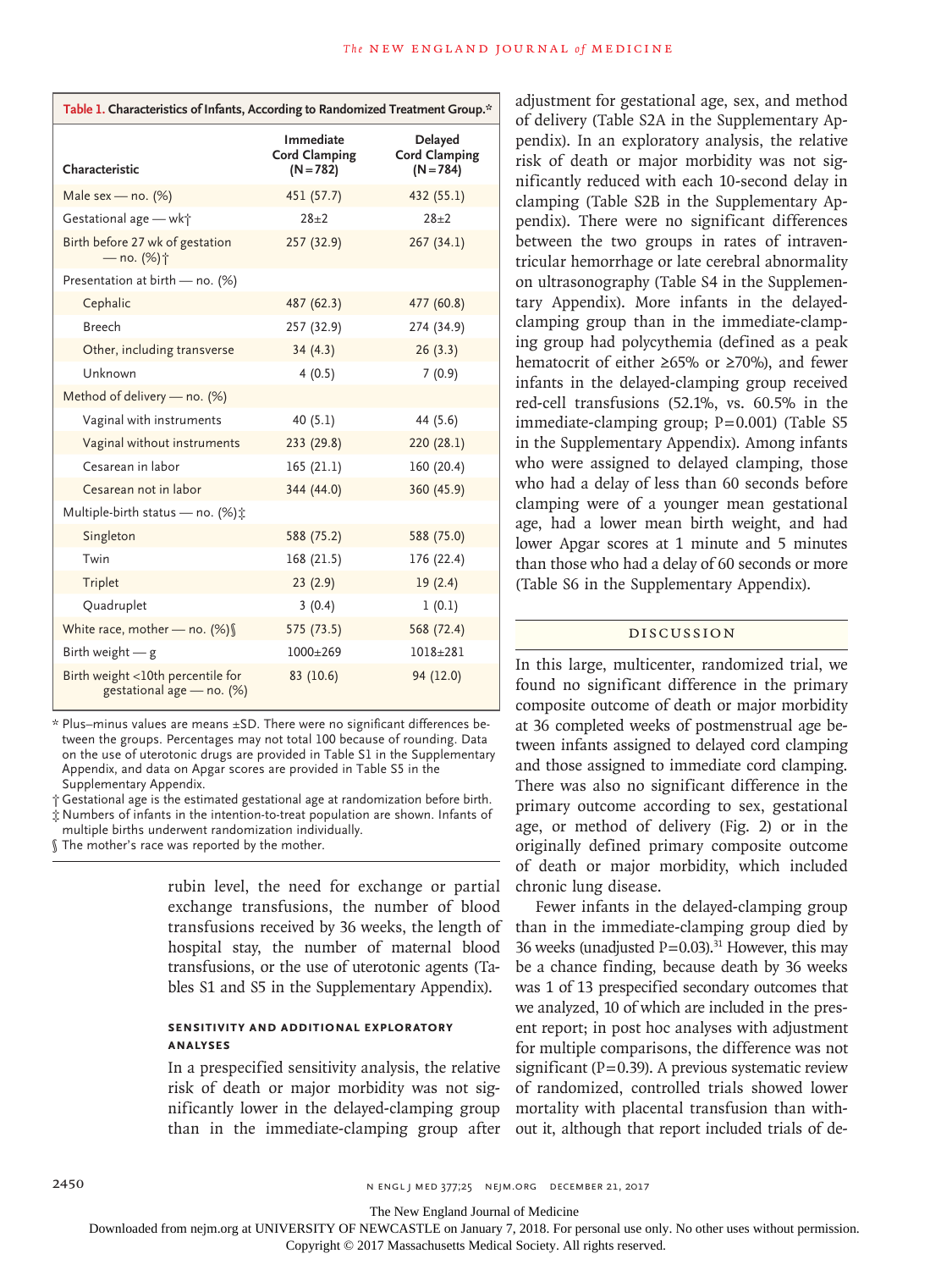| Table 2. Summary of Treatment Adherence.*                                                       |                                                  |                                                       |
|-------------------------------------------------------------------------------------------------|--------------------------------------------------|-------------------------------------------------------|
| Variable                                                                                        | Immediate<br><b>Cord Clamping</b><br>$(N = 782)$ | <b>Delayed</b><br><b>Cord Clamping</b><br>$(N = 784)$ |
| Cord milked - no. (%)                                                                           | 4(0.5)                                           | 17(2.2)                                               |
| Time between delivery and cord clamping - no. (%)                                               |                                                  |                                                       |
| $<$ 10 sec                                                                                      | 745 (95.3)                                       | 97(12.4)                                              |
| $11-30$ sec                                                                                     | 25(3.2)                                          | 66 (8.4)                                              |
| $31-59$ sec                                                                                     | 3(0.4)                                           | 40(5.1)                                               |
| $\geq 60$ sec                                                                                   | 3(0.4)                                           | 580 (74.0)                                            |
| Not available;                                                                                  | 6(0.8)                                           | 1(0.1)                                                |
| Overall treatment adherence - no. (%)                                                           |                                                  |                                                       |
| Information on time between delivery and clamping or on cord-milk-<br>ing status not available? | 6(0.8)                                           | 1(0.1)                                                |
| Intervention not as per protocol:                                                               | 34(4.3)                                          | 209 (26.7)                                            |
| Intervention as per protocol                                                                    | 742 (94.9)                                       | 574 (73.2)                                            |
| Reason for nonadherence - no./total no. (%)                                                     |                                                  |                                                       |
| Implementation issues¶                                                                          | 14/34(41)                                        | 35/209 (16.7)                                         |
| Clinician concern about infant                                                                  | 2/34(6)                                          | 146/209 (69.9)                                        |
| Clinician concern about mother                                                                  | 0/34                                             | 10/209(4.8)                                           |
| Time between delivery and clamping as per protocol and cord milked                              | 4/34(12)                                         | 8/209(3.8)                                            |
| Parental concern                                                                                | 1/34(3)                                          | $2/209$ (1.0)                                         |
| Time between delivery and clamping was just outside of cutoff point                             | 13/34(38)                                        | 8/209(3.8)                                            |

\* Plus–minus values are means ±SD. Percentages may not total 100 because of rounding.

† Shown are infants whose parents withdrew consent, who were transferred before delivery, or for whom information has not been recorded.

‡ Shown are infants in the immediate-clamping group who had a time between delivery and cord clamping of more than 10 seconds, infants in the delayed-clamping group who had a time between delivery and cord clamping of less than 60 seconds, and infants in either group whose cord was milked.

§ The protocol specified a time between delivery and cord clamping of no more than 10 seconds in the immediate-

clamping group and of at least 60 seconds in the delayed-clamping group as well as no cord milking in either group. ¶ Implementation issues included miscommunication and logistic issues.

‖ Shown are infants for whom the time between delivery and cord clamping was 11 to 14 seconds in the immediateclamping group and 53 to 59 seconds in the delayed-clamping group.

layed clamping or milking of the umbilical cord.<sup>7</sup> Whether delayed clamping reduces mortality requires clarification in an updated systematic review.32 No trials of delayed versus immediate cord clamping, including the present one, have been powered for mortality. To yield 90% power to detect a 20% difference in the risk of death (8.0% in the immediate-clamping group vs. 6.4% in the delayed-clamping group), a trial would need more than 11,000 patients, probably requiring international collaboration and a greater integration of clinical research with routine care.<sup>33</sup>

We found no significant difference in the rates of major morbidity between the randomized groups (Table 3). This finding contrasts with those of earlier systematic reviews involving smaller populations,<sup>1,5</sup> which concluded that delayed clamping reduced intraventricular hemorrhage, $1,5$ necrotizing enterocolitis, $1$  and late-onset sepsis $1$ — evidence that underpins current recommendations for delayed clamping.4,10-14 Discrepancies between past and current evidence might be explained if the infants in APTS were less severely ill than earlier cohorts. Although we did not have detailed clinical data on infants in the trial overall, all 266 infants in the APTS echocardiographic substudy (see the protocol) received antenatal glucocorticoids, and their average systemic blood flow was higher than in infants enrolled in previous studies.<sup>34</sup> The difference of 2.7 percentage

The New England Journal of Medicine

Downloaded from nejm.org at UNIVERSITY OF NEWCASTLE on January 7, 2018. For personal use only. No other uses without permission.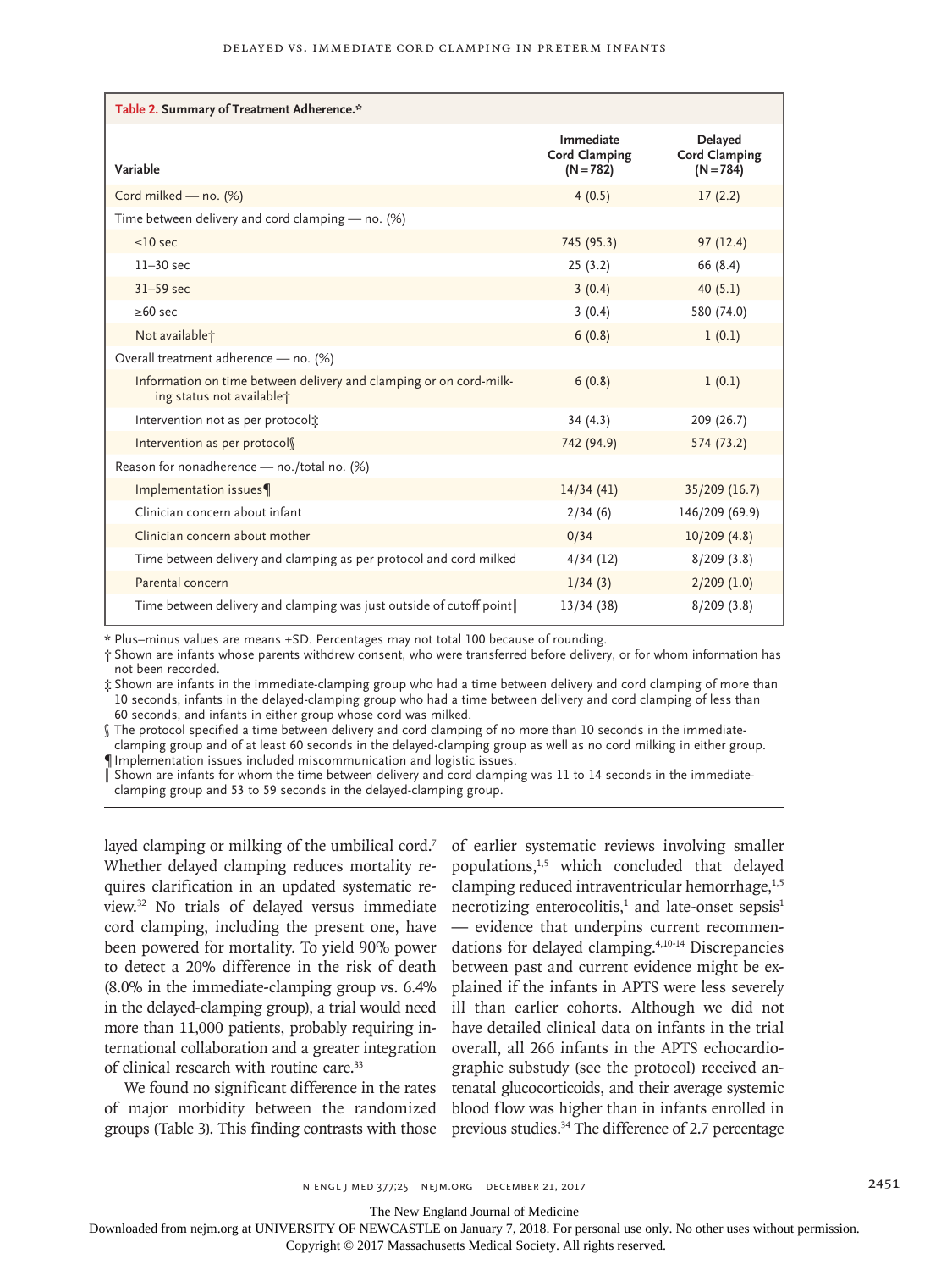| Table 3. Outcomes with Respect to Death and Major Morbidity by 36 Weeks of Postmenstrual Age.                                                                                                                                                                                                                                                                                                                                                                                                                                                                                                                                                                    |                                          |                            |                          |                                                         |         |
|------------------------------------------------------------------------------------------------------------------------------------------------------------------------------------------------------------------------------------------------------------------------------------------------------------------------------------------------------------------------------------------------------------------------------------------------------------------------------------------------------------------------------------------------------------------------------------------------------------------------------------------------------------------|------------------------------------------|----------------------------|--------------------------|---------------------------------------------------------|---------|
| Outcome                                                                                                                                                                                                                                                                                                                                                                                                                                                                                                                                                                                                                                                          | Ascertainment of<br>Outcome <sup>*</sup> | Immediate Cord<br>Clamping | Delayed Cord<br>Clamping | Clamping (95% CI)<br>Relative Risk with<br>Delayed Cord | P Value |
|                                                                                                                                                                                                                                                                                                                                                                                                                                                                                                                                                                                                                                                                  | $\%$                                     | no./total no. (%)          |                          |                                                         |         |
| Primary outcome                                                                                                                                                                                                                                                                                                                                                                                                                                                                                                                                                                                                                                                  |                                          |                            |                          |                                                         |         |
| Death or major morbidity†                                                                                                                                                                                                                                                                                                                                                                                                                                                                                                                                                                                                                                        | 95.6                                     | 279/749 (37.2)             | 277/748 (37.0)           | $1.00(0.88 - 1.13)$                                     | 0.96    |
| Death or major morbidity, including chronic lung diseasej                                                                                                                                                                                                                                                                                                                                                                                                                                                                                                                                                                                                        | 96.0                                     | 498/748 (66.6)             | 520/756 (68.8)           | $1.03(0.96 - 1.10)$                                     | 0.45    |
| Secondary outcomes                                                                                                                                                                                                                                                                                                                                                                                                                                                                                                                                                                                                                                               |                                          |                            |                          |                                                         |         |
| Death                                                                                                                                                                                                                                                                                                                                                                                                                                                                                                                                                                                                                                                            | 100                                      | 70/782 (9.0)               | 50/784 (6.4)             | $0.69(0.49 - 0.97)$                                     | 0.031   |
| Death or severe brain injury                                                                                                                                                                                                                                                                                                                                                                                                                                                                                                                                                                                                                                     | 95.5                                     | 115/754 (15.3)             | 101/741 (13.6)           | $0.85(0.67 - 1.08)$                                     | 0.18    |
| Severe brain injury                                                                                                                                                                                                                                                                                                                                                                                                                                                                                                                                                                                                                                              | 95.1                                     | 45/684 (6.6)               | 51/691 (7.4)             | $1.07(0.74 - 1.56)$                                     | 0.71    |
| Late cerebral abnormality on ultrasonography                                                                                                                                                                                                                                                                                                                                                                                                                                                                                                                                                                                                                     | 95.1                                     | 38/684 (5.6)               | 37/691 (5.4)             | $0.93(0.61 - 1.42)$                                     | 0.74    |
| Intraventricular hemorrhage of grade 3 or 4§                                                                                                                                                                                                                                                                                                                                                                                                                                                                                                                                                                                                                     | 100                                      | 17/712(2.4)                | 24/734 (3.3)             | $1.35(0.73 - 2.48)$                                     | 0.34    |
| Late-onset sepsis                                                                                                                                                                                                                                                                                                                                                                                                                                                                                                                                                                                                                                                | 100                                      | 132/712 (18.5)             | 151/734 (20.6)           | 1.11 (0.90-1.36)                                        | 0.33    |
| Necrotizing enterocolitis                                                                                                                                                                                                                                                                                                                                                                                                                                                                                                                                                                                                                                        | 100                                      | 44/712 (6.2)               | 41/734 (5.6)             | $0.91(0.60 - 1.37)$                                     | 0.64    |
| Severe retinopathy of prematurity                                                                                                                                                                                                                                                                                                                                                                                                                                                                                                                                                                                                                                | 98.3                                     | 48/700 (6.9)               | 38/721 (5.3)             | $0.75(0.50 - 1.11)$                                     | 0.16    |
| Chronic lung diseases                                                                                                                                                                                                                                                                                                                                                                                                                                                                                                                                                                                                                                            | 99.5                                     | 365/708 (51.6)             | 398/731 (54.4)           | $1.04(0.95 - 1.14)$                                     | 0.38    |
| Patent ductus arteriosus requiring treatment                                                                                                                                                                                                                                                                                                                                                                                                                                                                                                                                                                                                                     | 99.1                                     | 259/773 (33.5)             | 249/779 (32.0)           | $0.92(0.81 - 1.06)$                                     | 0.24    |
| † Major morbidity was defined as severe brain injury (intraventricular hemorrhage of grade 3 or 4 or late cerebral abnormality on ultrasonography), late onset sepsis, necrotizing enterocolitis,<br>or severe retinopathy of prematurity. The original protocol included chronic lung disease in the definition of major morbidity. Detailed definitions are provided in the trial protocol<br>$\int$ The analysis was restricted to the 1466 infants who survived to 36 weeks of postmenstrual age.<br># P=0.39 after post hoc adjustment for multiple comparisons of 13 secondary outcomes<br>* Shown is the percentage of all 1566 infants, except as noted. |                                          |                            |                          |                                                         |         |

**The NEW ENGLAND JOURNAL of MEDICINE** 

2452 n engl j med 377;25 nejm.org December 21, 2017

The New England Journal of Medicine

Downloaded from nejm.org at UNIVERSITY OF NEWCASTLE on January 7, 2018. For personal use only. No other uses without permission.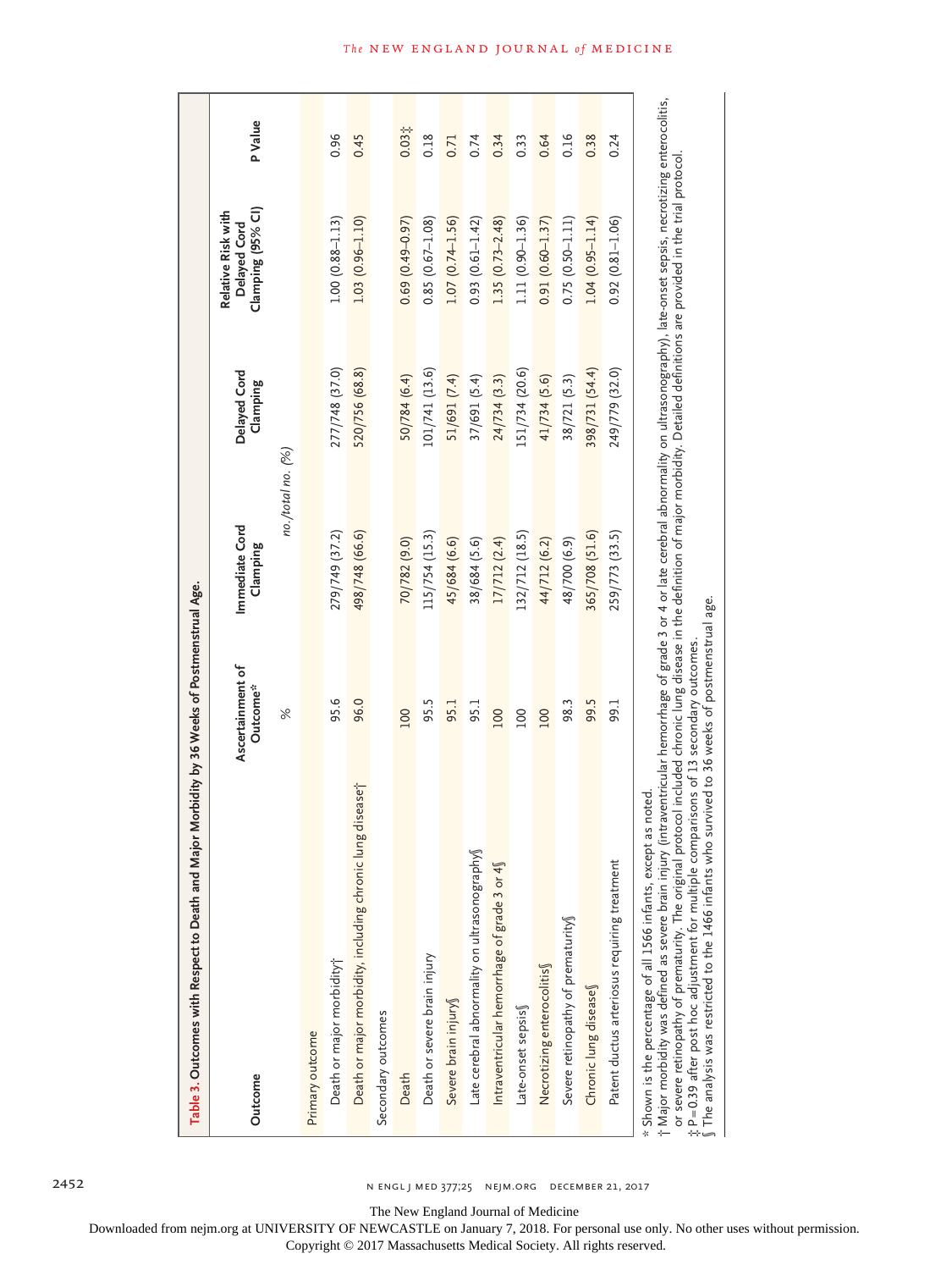

points in peak hematocrit in the first week between the delayed-clamping group and the immediate-clamping group (P<0.001) is consistent with placental transfusion (Table S5 in the Supplementary Appendix). Although the number of transfusions overall did not differ significantly between the two groups, an additional analysis that was prespecified in the statistical analysis plan showed that a smaller percentage of infants in the delayed-clamping group than in the immediate-clamping group received any red-cell transfusions. However, these analyses were considered hypothesis-generating and should be interpreted cautiously.

The high rate of nonadherence to delayed clamping reflects widespread concern about the possible hazards of delayed resuscitation in preterm infants.15,16 We found no significant difference between the two groups in the risk of a low Apgar score at 5 minutes, and previous trials comparing delayed clamping versus immediate clamping showed no significant differences in rates of intubation at delivery.<sup>7</sup> However, among infants who were assigned to delayed clamping, those who underwent earlier clamping (<60 seconds) were more premature and had lower Apgar

scores than those who underwent clamping after 60 seconds or more; some may have needed, and benefited from, rapid resuscitation. The preferred care of infants who are judged to need immediate resuscitation remains unknown.

This pragmatic trial minimized data collection to maximize enrollment.17,35,36 We did not collect data for this trial on antenatal glucocorticoids, heart rate, oxygen saturation, the fraction of inspired oxygen, time to onset of breathing, and intubation rates. We include only short-term outcomes in the present report; follow-up in childhood is planned.<sup>8,9</sup>

In conclusion, among infants in our trial population, delayed clamping of the umbilical cord did not result in a lower incidence of the primary outcome of death or major morbidity by 36 weeks of postmenstrual age than immediate clamping.

Supported by the National Health and Medical Research Council (NHMRC) and by the NHMRC Clinical Trials Centre, University of Sydney.

Disclosure forms provided by the authors are available with the full text of this article at NEJM.org.

We thank the parents, nurses, neonatologists, obstetricians, and other clinical staff who participated in this trial and the pilot trial, and the members of the data and safety monitoring committee for their work.

#### **Appendix**

The New England Journal of Medicine

Downloaded from nejm.org at UNIVERSITY OF NEWCASTLE on January 7, 2018. For personal use only. No other uses without permission.

The authors' full names and academic degrees are as follows: William Tarnow-Mordi, M.B., Ch.B., Jonathan Morris, Ph.D., Adrienne Kirby, M.Sc., Kristy Robledo, M.Biostat., Lisa Askie, Ph.D., Rebecca Brown, B.Sc., Nicholas Evans, M.D., Sarah Finlayson, B.Adv.Sc., Michael Fogarty, B.Bmed., Val Gebski, M.Sc., Alpana Ghadge, Ph.D., Wendy Hague, Ph.D., David Isaacs, M.D., Michelle Jeffery, R.N.,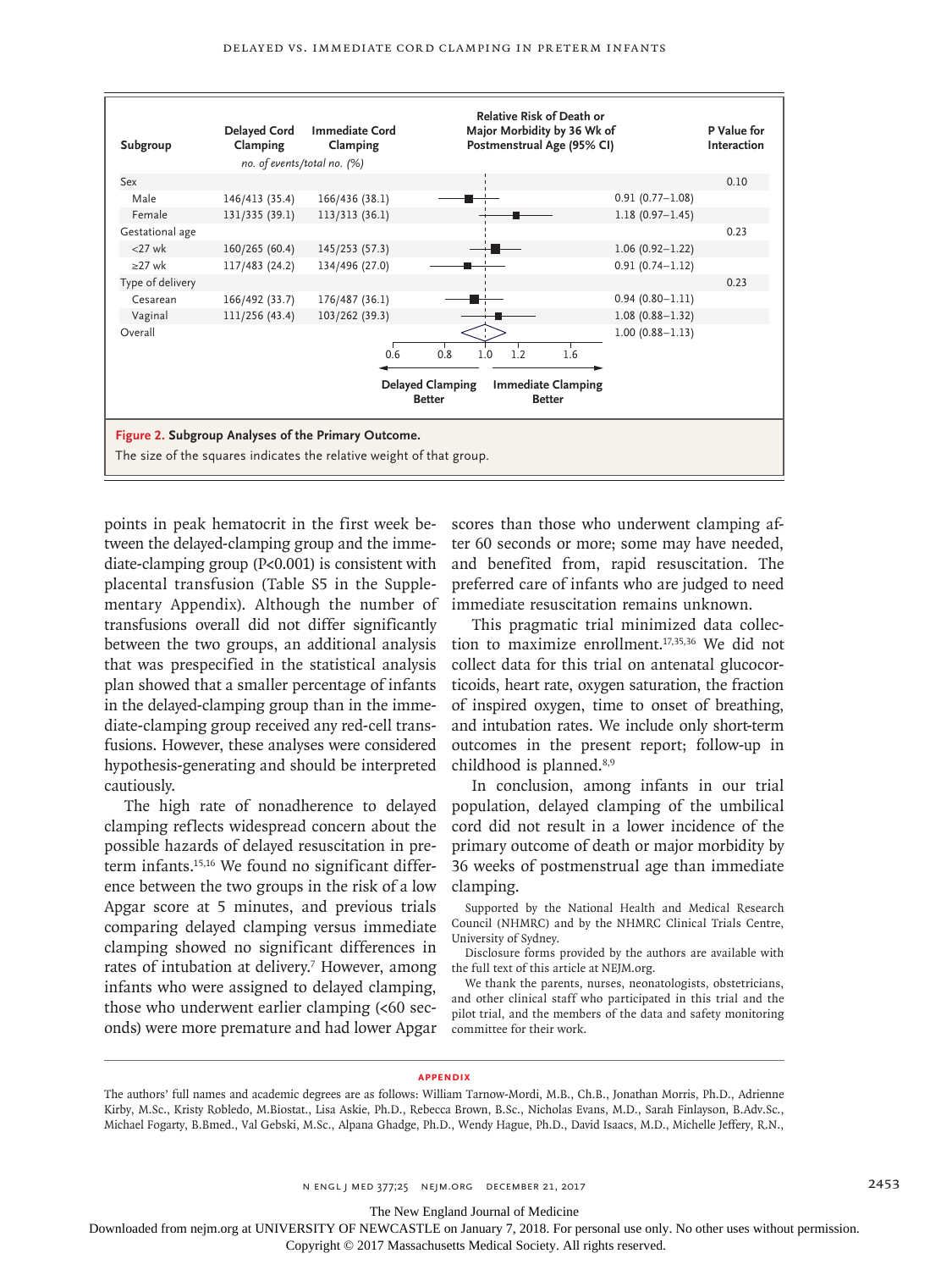Anthony Keech, M.B., B.S., Martin Kluckow, Ph.D., Himanshu Popat, M.B., B.S., Lucille Sebastian, Ph.D., Kjersti Aagaard, M.D., Michael Belfort, M.D., Mohan Pammi, M.D., Mohamed Abdel-Latif, M.D., Graham Reynolds, M.B., B.S., Shabina Ariff, M.B., B.S., Lumaan Sheikh, M.B., B.S., Yan Chen, M.Epi., Paul Colditz, D.Phil., Helen Liley, M.B., Ch.B., Margo Pritchard, Ph.D., Daniele de Luca, M.D., Koert de Waal, Ph.D., Peta Forder, M.Biostat., Lelia Duley, M.D., Walid El-Naggar, M.D., Andrew Gill, M.B., B.S., John Newnham, M.D., Karen Simmer, Ph.D., Katie Groom, M.B., B.S., Philip Weston, M.B., B.S., Joanna Gullam, M.B., B.S., Harshad Patel, M.B., B.S., Guan Koh, M.D., Kei Lui, M.D., Neil Marlow, M.D., Scott Morris, M.B., B.S., Arvind Sehgal, Ph.D., Euan Wallace, M.D., Roger Soll, M.D., Leslie Young, M.D., David Sweet, M.B., B.S., Susan Walker, M.D., Andrew Watkins, M.B., B.S., Ian Wright, M.B., B.S., David Osborn, Ph.D., and John Simes, M.D.

The authors' affiliations are as follows: the National Health and Medical Research Council Clinical Trials Centre, University of Sydney (W.T.-M., A. Kirby, K.R., L.A., R.B., S.F., V.G., A. Ghadge, W.H., A. Keech, L. Sebastian, J.S.), University of Sydney (J.M., N.E., M.F., D.I., M.J., M.K., H. Popat, H.L., D.O.), Royal North Shore Hospital (Y.C.), and University of New South Wales (K.L.), Sydney, Australian National University, Canberra (M.A.-L., G.R.), University of Queensland, Brisbane (P.C., H.L., M. Pritchard), James Cook University, Cairns (G.K.), University of Western Australia, Perth (A. Gill, J.N., K.S.), Flinders University, Adelaide (S.M.), Monash University (A.S., E.W.) and University of Melbourne (S.W.), Melbourne, Mercy Hospital for Women, Heidelberg (A.W.), and University of Newcastle, Newcastle (K.W., P.F.), and University of Wollongong, Wollongong (I.W.) — all in Australia; Baylor College of Medicine, Houston (K.A., M.B., M. Pammi); Aga Khan University Hospital, Karachi, Pakistan (S.A., L. Sheikh); Hôpital Antoine-Beclere, Clamart, France (D.L.); University of Nottingham, Nottingham, United Kingdom (L.D.); Dalhousie University, Halifax, NS, Canada (W.E.-N.); University of Auckland, Auckland (K.G.), and University of Otago, Dunedin (P.W., J.G., H. Patel) — both in New Zealand; University College London, London (N.M.), and Royal Jubilee Maternity Hospital, Belfast (D.S.) — both in the United Kingdom; and University of Vermont, Burlington (R.S., L.Y.).

## **References**

**1.** Rabe H, Diaz-Rossello JL, Duley L, Dowswell T. Effect of timing of umbilical cord clamping and other strategies to influence placental transfusion at preterm birth on maternal and infant outcomes. Cochrane Database Syst Rev 2012;8: CD003248.

**2.** Manley BJ, Owen LS, Hooper SB, et al. Towards evidence-based resuscitation of the newborn infant. Lancet 2017;389: 1639-48.

**3.** Farrar D, Tuffnell D, Airey R, Duley L. Care during the third stage of labour: a postal survey of UK midwives and obstetricians. BMC Pregnancy Childbirth 2010;10:23.

**4.** Committee on Obstetric Practice, American College of Obstetricians and Gynecologists. Committee opinion no. 543: timing of umbilical cord clamping after birth. Obstet Gynecol 2012;120:1522-6.

**5.** Rabe H, Reynolds G, Diaz-Rossello J. A systematic review and meta-analysis of a brief delay in clamping the umbilical cord of preterm infants. Neonatology 2008;93:138-44.

**6.** Strauss RG, Mock DM, Johnson KJ, et al. A randomized clinical trial comparing immediate versus delayed clamping of the umbilical cord in preterm infants: shortterm clinical and laboratory endpoints. Transfusion 2008;48:658-65.

**7.** Backes CH, Rivera BK, Haque U, et al. Placental transfusion strategies in very preterm neonates: a systematic review and meta-analysis. Obstet Gynecol 2014; 124:47-56.

**8.** Tarnow-Mordi WO, Duley L, Field D, et al. Timing of cord clamping in very preterm infants: more evidence is needed. Am J Obstet Gynecol 2014;211:118-23. **9.** Ghavam S, Batra D, Mercer J, et al. Effects of placental transfusion in extremely low birthweight infants: meta-analysis of long- and short-term outcomes. Transfusion 2014;54:1192-8.

**10.** Wyllie J, Perlman JM, Kattwinkel J, et al. Neonatal resuscitation: 2015 international consensus on cardiopulmonary resuscitation and emergency cardiovascular care science with treatment recommendations. Resuscitation 2015;95:e169-e201.

**11.** Wyckoff MH, Aziz K, Escobedo MB, et al. Neonatal resuscitation: 2015 American Heart Association guidelines update for cardiopulmonary resuscitation and emergency cardiovascular care (reprint). Pediatrics 2015;136:Suppl 2:S196-S218.

**12.** Sweet DG, Carnielli V, Greisen G, et al. European consensus guidelines on the management of neonatal respiratory distress syndrome in preterm infants — 2013 update. Neonatology 2013;103:353-68.

**13.** Sweet DG, Carnielli V, Greisen G, et al. European consensus guidelines on the management of respiratory distress syndrome — 2016 update. Neonatology 2017; 111:107-25.

**14.** National Institute for Health and Care Excellence. Preterm labour and birth: NICE guideline. London: NICE, 2015 (https://www.nice.org.uk/guidance/ ng25).

**15.** Jelin AC, Kuppermann M, Erickson K, Clyman R, Schulkin J. Obstetricians' attitudes and beliefs regarding umbilical cord clamping. J Matern Fetal Neonatal Med 2014;27:1457-61.

**16.** Jelin AC, Zlatnik MG, Kuppermann M, Gregorich SE, Nakagawa S, Clyman R. Clamp late and maintain perfusion (CLAMP) policy: delayed cord clamping in preterm infants. J Matern Fetal Neonatal Med 2016;29:1705-9.

**17.** Tarnow-Mordi W, Cruz M, Morris J. Design and conduct of a large obstetric or neonatal randomized controlled trial. Semin Fetal Neonatal Med 2015;20:389-402. **18.** Australian and New Zealand Neonatal Network. ANZNN 2009 data dictionary. Sydney: UNSW, 2008.

**19.** Australian and New Zealand Neonatal Network. ANZNN 2009/2010 followup data dictionary. Sydney: UNSW, 2013. **20.** Doyle LW, Carse E, Adams A-M, Ranganathan S, Opie G, Cheong JLY. Ventilation in extremely preterm infants and respiratory function at 8 years. N Engl J Med 2017;377:329-37.

**21.** Manley BJ, Owen LS, Doyle LW, et al. High-flow nasal cannulae in very preterm infants after extubation. N Engl J Med 2013;369:1425-33.

**22.** Jobe AH, Bancalari E. Bronchopulmonary dysplasia. Am J Respir Crit Care Med 2001;163:1723-9.

**23.** Gagliardi L, Bellù R, Lista G, Zanini R, Network Neonatale Lombardo Study Group. Do differences in delivery room intubation explain different rates of bronchopulmonary dysplasia between hospitals? Arch Dis Child Fetal Neonatal Ed 2011;96:F30-F35.

**24.** Medlock S, Ravelli AC, Tamminga P, Mol BW, Abu-Hanna A. Prediction of mortality in very premature infants: a systematic review of prediction models. PLoS One 2011;6(9):e23441.

**25.** Li F, Wu T, Lei X, Zhang H, Mao M, Zhang J. The Apgar score and infant mortality. PLoS One 2013;8(7):e69072.

**26.** Haybittle JL. Repeated assessment of results in clinical trials of cancer treatment. Br J Radiol 1971;44:793-7.

**27.** Peto R, Pike MC, Armitage P, et al. Design and analysis of randomized clinical trials requiring prolonged observation of each patient. I. Introduction and design. Br J Cancer 1976;34:585-612.

**28.** DAMOCLES Study Group, NHS Health Technology Assessment Programme. A proposed charter for clinical trial data

The New England Journal of Medicine

Downloaded from nejm.org at UNIVERSITY OF NEWCASTLE on January 7, 2018. For personal use only. No other uses without permission.